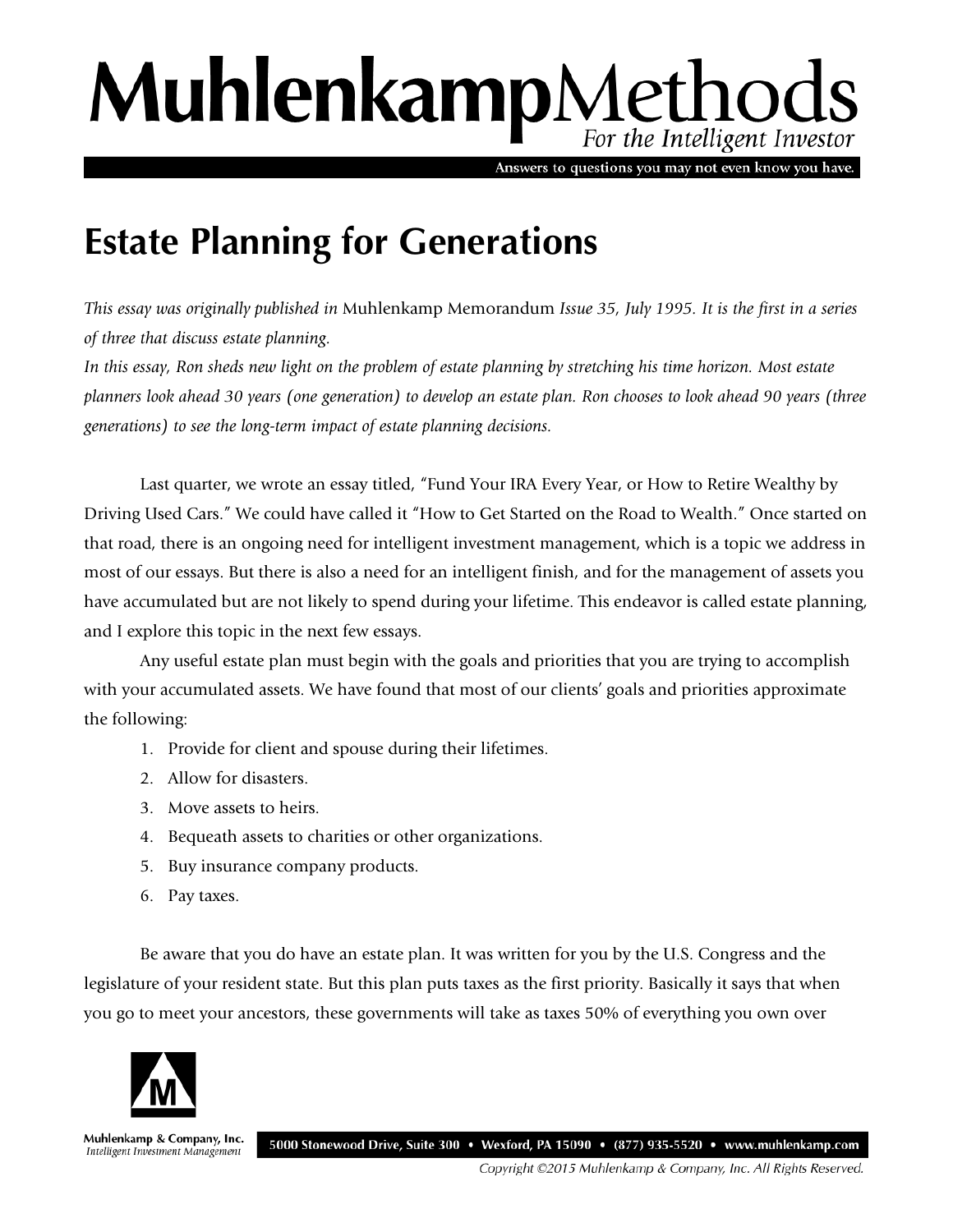\$600,000. If paying taxes is your first priority, you need no other estate plan. But if you have over \$600,000 in assets (including the death benefit on your insurance policy), and you prefer that a greater portion of your assets go to your heirs or to charities, then you need to take positive actions to accomplish it. The earlier you start to do this, the more options you have. (Refer to 2007 Update for current information.)

We have included insurance company products among the priorities listed above, because most of the estate plans we have seen place a high priority on making money for an insurance company, usually moving it to priority number three and often to priority number one.

When I worked for an insurance company 20 years ago, such a priority drove the accepted answers on the Chartered Life Underwriters (CLU) and Fellow, Life Management Institute (FLMI) exams that I took at the time. I am not surprised to see such recommendations from insurance agents. I have been surprised in the past 20 years to see most lawyers, accountants, and financial planners adopt the insurance company's pitch. There is a place for insurance in many estate plans, but most of the plans I have seen misuse insurance—often putting the clients' goals at risk. Insurance plans will be covered in detail in a future newsletter.

At an estate planning seminar that I attended a couple of years ago, one of the speakers said that when he did estate planning he looked ahead 30 years. It occurred to me that 30 years is only one cycle that is, one generation. Years ago, I was taught that, to begin to understand something, you need to look at more than one cycle, so I constructed the following chart. Figure 6.15 illustrates what happens to your taxable assets (assets in excess of the \$600,000 unified credit) under various assumptions.



Muhlenkamp & Company, Inc. Intelligent Investment Management

5000 Stonewood Drive, Suite 300 • Wexford, PA 15090 • (877) 935-5520 • www.muhlenkamp.com

Copyright ©2015 Muhlenkamp & Company, Inc. All Rights Reserved.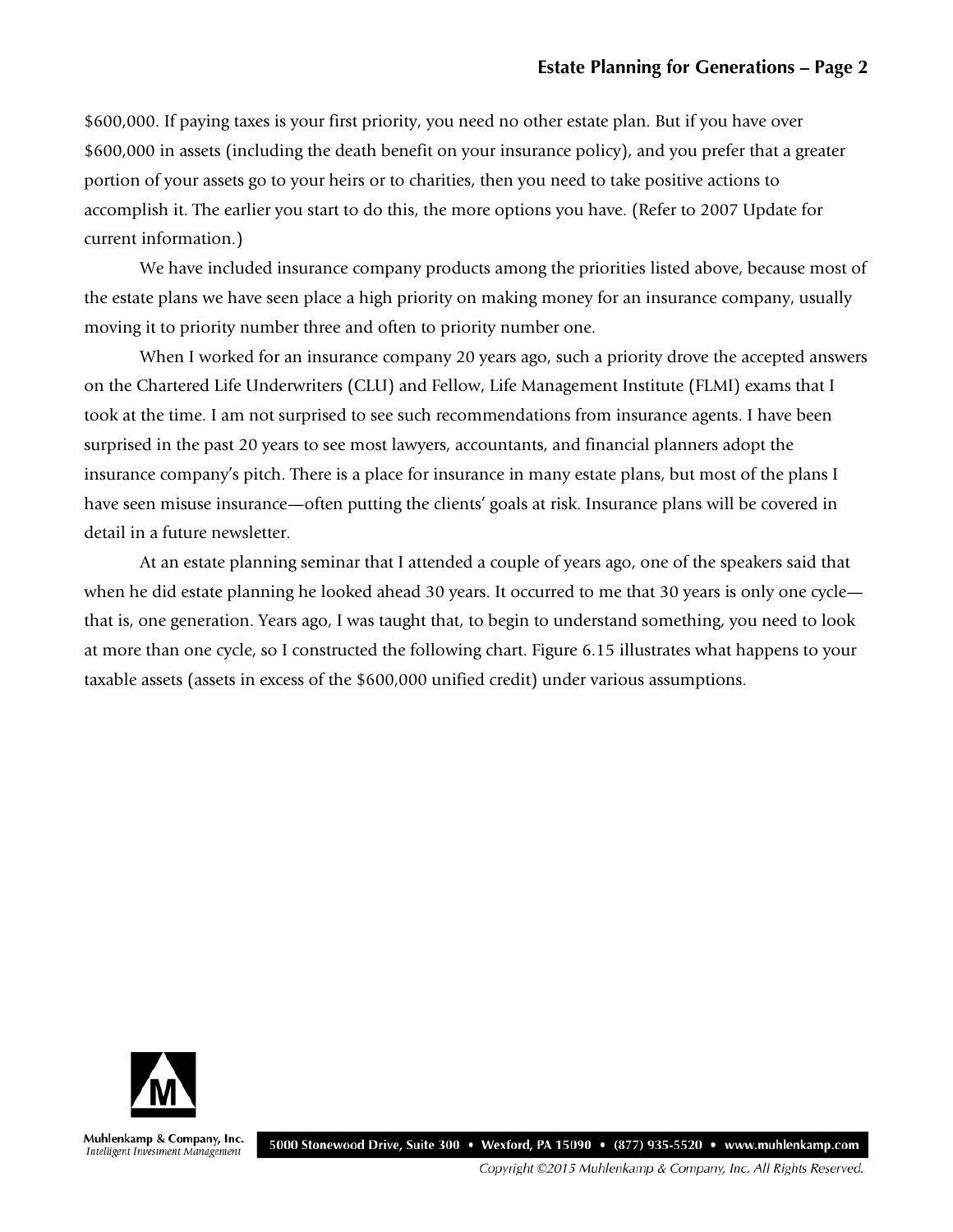

**Figure 6.15 Long-Term Financial Planning Overview**



**Line A** is the effect of estate taxes alone. Line A assumes that each generation grows the family assets at an after-tax rate that offsets inflation but that estate taxes take 50% of the assets at the end of each generation.

**Line B** assumes that each generation spends the income but preserves the (nominal) principal and that inflation is 3% per year. A 3% inflation rate cuts the purchasing power of the principal by half in 25 years, and then estate taxes take half of that. The family loses three-quarters of the purchasing power of the assets in one generation. Note that in the past 25 years, inflation averaged 6%, so a family following this "conservative" advice lost 87% of the purchasing power of its assets in one generation.

**Line C** assumes that the assets grow by 3% per year over inflation, net of income taxes. This allows the assets to double in 25 years, but then estate taxes take half—so the next generation is back to where it started. Knowledgeable investment management makes the difference between Line C and Lines A or B.



Muhlenkamp & Company, Inc. 5000 Stonewood Drive, Suite 300 • Wexford, PA 15090 • (877) 935-5520 • www.muhlenkamp.com Intelligent Investment Management

Copyright ©2015 Muhlenkamp & Company, Inc. All Rights Reserved.